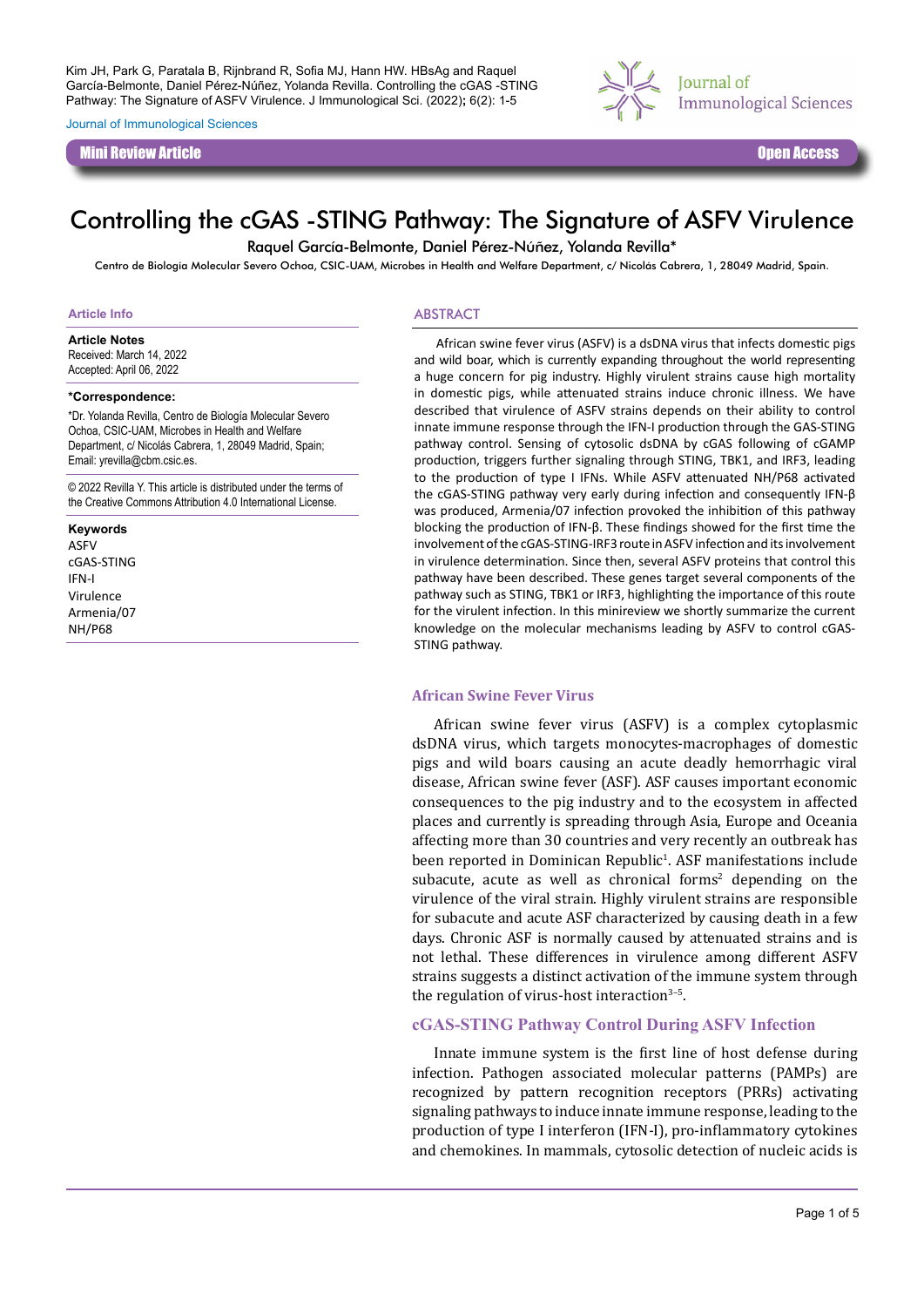critical in initiating innate antiviral responses, which are mediated by multiple cytosolic and endosomal sensors and adaptor molecules, including the cGAS-STING pathway. cGAS (cyclic GMP-AMP (cGAMP) synthase) protein is a PPR that acts as cytosolic DNA sensor, which undergoes conformational rearrangement when binding DNA producing cGAMP, which in turn binds and activates the Stimulator of Interferon Genes protein (STING), inducing downstream signaling leading to IFN-I production<sup>6</sup>.cGAMP binding induces STING dimerization and allows STING trafficking from endoplasmic reticulum (ER) to the trans-Golgi network (TGN) where tank binding kinase 1 (TBK1) is recruited to phosphorylate STING in Ser366, within its pLxIS motif. This phosphorylation is necessary for the interaction between Interferon regulatory factor 3 (IRF3) and STING, which occurs through the pLxIS motif and allows IRF3 phosphorylation in Ser396 by TBK1<sup>7</sup>. Finally, IRF3 dimerizes and translocate to the nucleus where acts as a transcription factor, inducing IFN-β production $^8$ .

In García-Belmonte et al.<sup>9</sup> , we describe for the first time the virulence associated with different ASFV strains with their ability to regulate IFN-I production through the control of cGAS-STING pathway. We described how the circulating virulent Armenia/07 strain, and not the attenuated NH/ P68, inhibits cGAS-STING pathway to counteract IFN-β production in porcine alveolar macrophages (PAM). Interestingly, at early times post infection, both virulent and attenuated strains triggered cGAS-STING activation, but only the virulent strain controls critical steps to inhibit IFN-β production. We identified cGAS as the main DNA sensor involved in STING activation upon ASFV infection, since a specific inhibitor of  $cGAS$ , Ru521 $^{10}$ , blocked the activation of STING produced by the infection.

After cGAS-STING pathway activation, STING trafficking from ER to the TGN is needed for the recruitment and activation of TBK1, a key component of the pathway. Upon activation, STING translocates from the ER to the Golgi compartment, and then, to perinuclear punctuated structures, called microsomes $11-13$ . These microsomes appeared in most of the NH/P68-infected cells at 6 hours post infection (hpi), whereas during Armenia/07 infection STING was mainly found dispersed throughout the cytoplasm, indicating the blockade of STING trafficking by the virulent strain.

After STING translocation to the Golgi compartments, phosphorylation of STING, TBK1 and IRF3, and the subsequent translocation of p-IRF3 to the nucleus are the following events leading to IFN-I production. STING and IRF3 showed a distinct pattern of phosphorylation during NH/P68 or Armenia/07 depending on the different postinfection times. While NH/P68 induced high levels of STING and IRF3 phosphorylation, Armenia/07 induced a slight phosphorylation of both proteins as early as 2

hpi, which was abolished at later times, demonstrating the Armenia/07 ability to inhibit STING and IRF3 phosphorylation, according to previous results.

The involvement of the cGAS-STING pathway in the control of IFN-β production during ASFV infection was not previously described. Our work establishes the differences between attenuated and virulent strains regarding their ability to control the innate immune response. Moreover, we showed the blockage of STING phosphorylation by Armenia/07 in presence of the DNA replication inhibitor AraC, indicating this events happens before viral DNA replication<sup>9</sup>, thus suggesting the possible candidate(s) should be early and immediately early ASFV genes<sup>14</sup>.

## **ASFV Proteins Counteracting STING**

After our publication on ASFV control of cGAS-STING pathway, several researchers have tried to characterize the ASFV genes responsible of ASFV escape from host antiviral innate response, and specifically the production of IFN-β induced by cGAS-STING pathway (see Figure 1). Li et al.,<sup>15</sup> recently reported MGF505-7R as a candidate to modulate cGAS-STING pathway. They identified MGF505- 7R markedly inhibiting cGAS-STING–mediated IFN-β and ISRE activation by targeting STING and STING upstream components, but not other downstream components as TBK1. They also found MGF505-7R interaction with STING but not with TBK1, cGAS or IRF3 in ectopic experiments and described STING degradation during either the ectopic expression of MGF505-7R or during ASFV wild-type virulent infection. The induction of the autophagy-related protein ULK1 during the expression of the MGF505-7R was suggested to be responsible for STING degradation, which it´s likely to be a controversial hypothesis as ULK1 was in fact inhibited in PAM infected with MGF505-7R deletion mutant<sup>15</sup>. Degradation of STING was not found in that work<sup>9</sup>, where downregulation of the STING phosphorylation was described, whereas the total levels of STING were conserved. Yang et al.<sup>16</sup>, described other member of MGF505 family, MGF505-11R, to be able to bind STING inducing IFN-β modulation. Ectopic expression of MGF505-11R inhibits IFN-β and ISRE activation, binds STING and promotes STING degradation by the lysosome, ubiquitin-proteasome, and autophagy pathways<sup>16</sup>. Unfortunately, Yang et al., did not confirm these results in infection experiments. For that reason, even though both genes could be involved in control of the IFN-β production, the data provided in Li et al., give an added value due to the experiments carried out with the deletion virus compared to wild type virus.

# **ASFV Proteins Counteracting TBK1**

Not only STING has been directly described to interact and be modulated by ASFV proteins, also TBK1 has been reported. Wang et al., postulated that DP96R could have a role in the control of the cGAS-STING pathway by interaction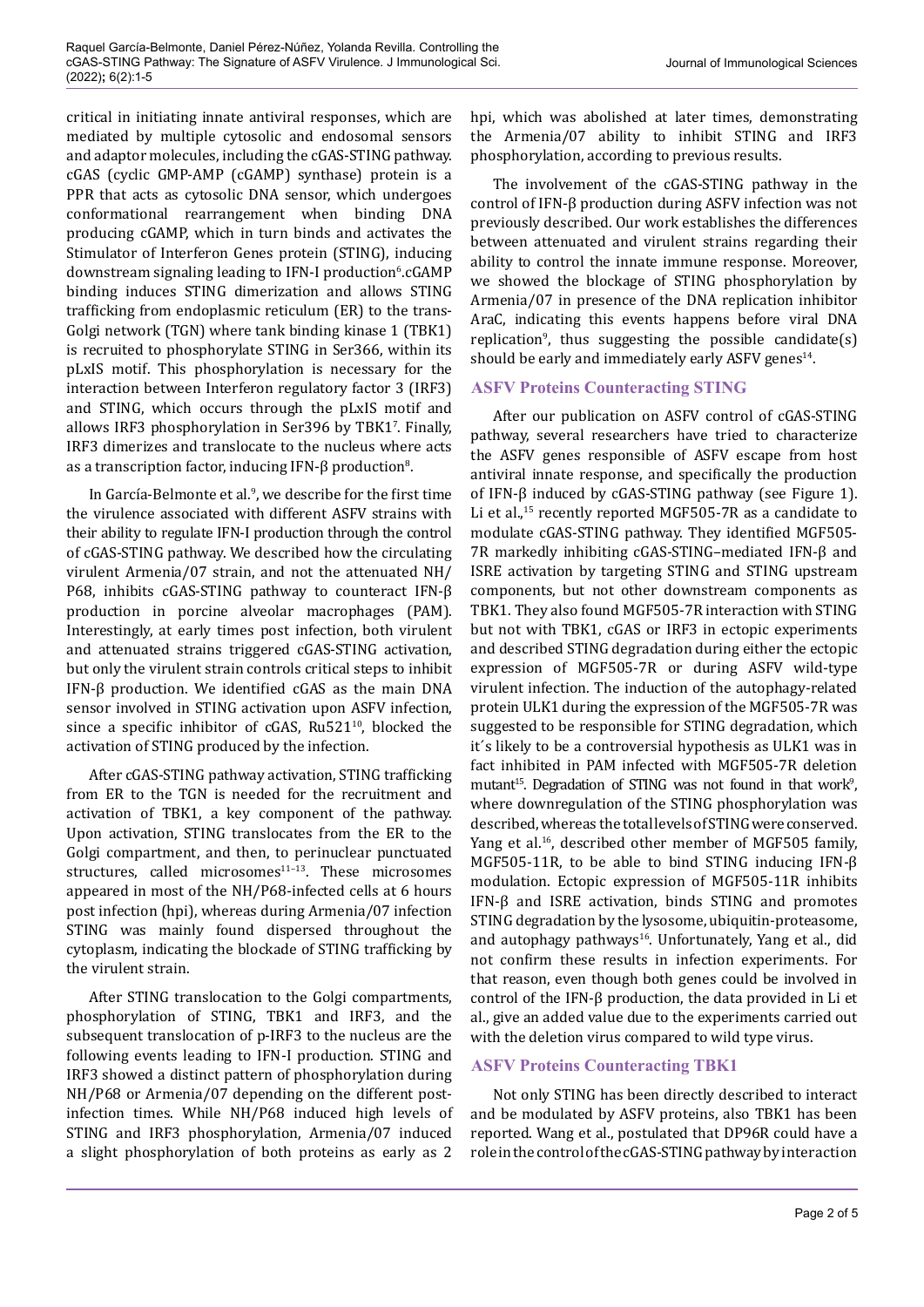

of DP96R with TBK1. According to these authors, the C-terminal domain of DP96R interacts with TBK1 and inhibits its phosphorylation and in consequence IFN-β production<sup>17</sup>. MGF360-11L has been also described to interact with TBK1 and IRF7 to downregulate the IFN-β production, by inducing TBK1 and IRF3 degradation<br><sup>18</sup>. Nevertheless we did not observe modulation of Nevertheless we did not observe modulation of total levels neither of STING, nor TBK1 and IRF3, but downregulation of phosphorylation levels of these factors<sup>9</sup>. Other important postranslational modification, apart from phosphorylation is ubiquitination. Depending on which lysine is ubiquitinated, the effect could promote TBK1-degradation, or induce TBK1-activation, such as K63-linked polyubiquitination<sup>19</sup>. Huang et al.<sup>20</sup> showed I215L as one of the strongest inhibitors in modulating IFN-I, by inhibiting K63-linked polyubiquitination. According to these authors, I215L recruted ubiquitin E3 ligase RNF138, enhancing RNF138 degradation, which is responsible to mediate K63 linked ubiquitination of TBK120.

## **ASFV Proteins Counteracting IRF3**

IRF3 is the main transcription factor that binds to IFN-β promoter and allows the IFN-β production. Importantly, IRF3 is not only activated by cGAS-STING pathway, but it is also modulated by other cell signaling pathways as RIG-I. Anyhow, in all cases, the activation of IRF3 needs phosphorylation and translocation to the

nucleous. ASFV proteins as MGF360-14L or E120R have been recently described to modulate IFN-β by targeting IRF3. Wang et al. $21$  reported the degradation of IRF3 during ectopic expression of ASFV MGF360-14L. Authors proposed that MGF360-14L interacts with E3 ligase TRIM21, that mediates K63-linked ubiquitination of IRF3 allowing its degradation. However, Liu. et al, described IRF3 modulation as regulated by E120R interaction, a late viral protein of ASFV, specifically through the 72 and 73 aminoacid of  $E120R^{22}$ . They explained that this interaction impairs the interaction between IRF3 and TBK1 resulting in no phosphorylation of IRF3 and hence no IFN-β production. However, the fact of E120R is a late protein in the viral cycle makes this afirmation controversial. However, interestingly, the authors performed a recombinant virus mutating these aminoacids in E120R and this modification was apparently enough to induce higher levels of IFN-β during infection, compared to ASFV wild type infection<sup>22</sup>.

All these innovations highlight the importance of controlling the production of IFN-β during infection with ASFV, and in particular cGAS-STING pathway (Table 1). The efficacity over this control would determine the virulence of the strain *in vivo*. For this reason, ASFV needs to modulate the cGAS-STING pathway through apparently several genes to ensure the progression of the infection in the animal.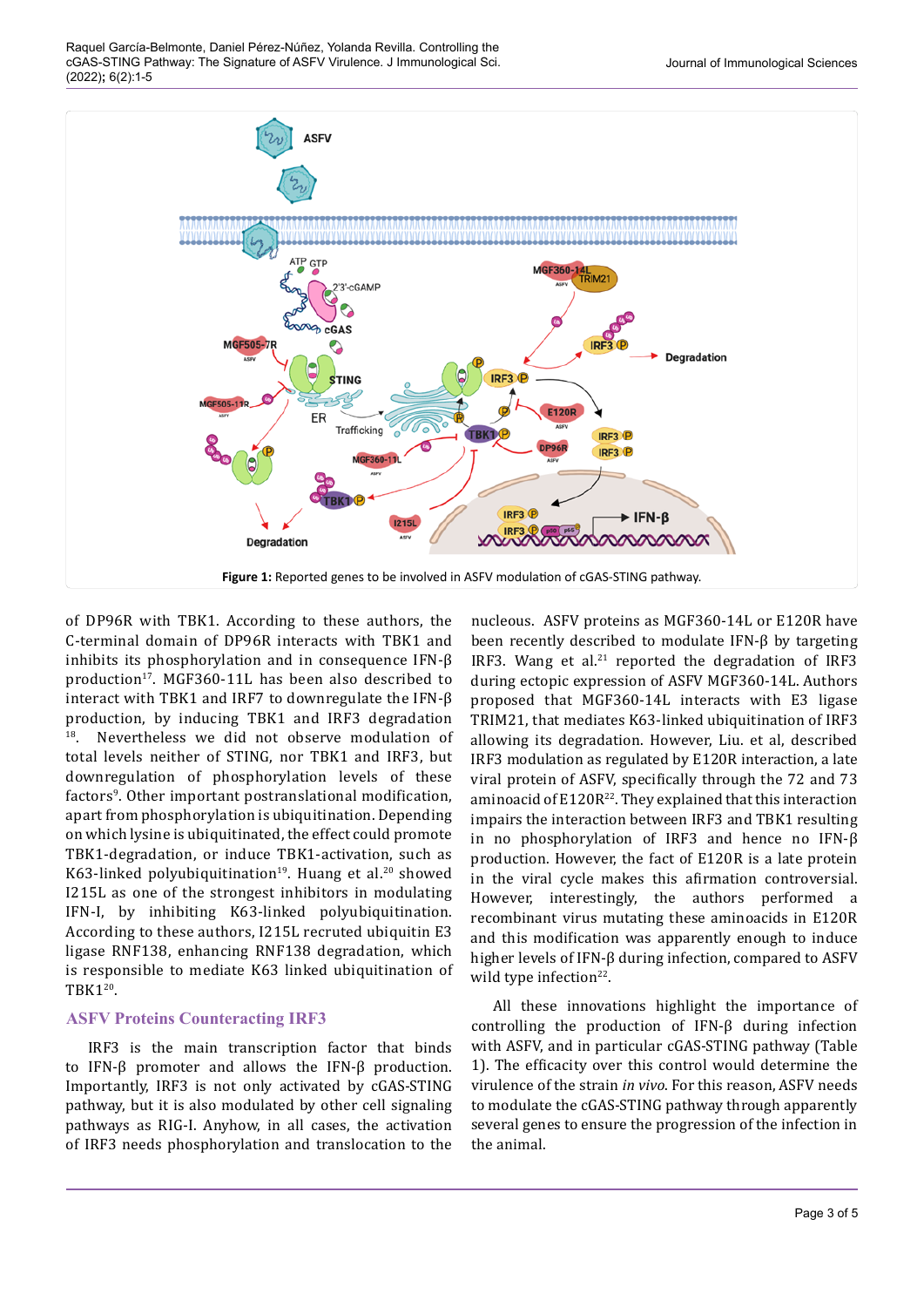| Gene         | Early or late expression | <b>Cellular target</b> | <b>Mechanism</b>                                    | Model                                                                                                         | <b>References</b> |
|--------------|--------------------------|------------------------|-----------------------------------------------------|---------------------------------------------------------------------------------------------------------------|-------------------|
| MGF505_7R    | Early                    | <b>STING</b>           | ULK1 induction to degrade<br><b>STING</b>           | Ectopic expression:<br>HEK/293T, Ma 104, HeLa, PK15<br>Infection:<br>PAM and in vivo assay<br>#ASFVAMGF505 7R | 15                |
| MGF505 11R   | Early                    | <b>STING</b>           | STING degradation                                   | Ectopic expression:<br><b>HEK/293T, PK15</b>                                                                  | 16                |
| MGF460 11L   | Ambivalent               | TBK1                   | TBK1 degradation                                    | Ectopic expression:<br>HEK/293T, 3D4/21, PK15                                                                 | 18                |
| <b>I215L</b> | Early                    | TBK1                   | Recruits RFN138 and induces<br>K63-Ub to TBK1       | Ectopic expression:<br><b>HEK/293T</b>                                                                        | 20                |
| DP96R        | Early                    | TBK1                   | Inhibits TBK1 phosphorylation                       | Ectopic expression:<br><b>HEK/293T, BHK 21</b>                                                                | 17                |
| E120R        | Late                     | IRF3                   | Impairs TBK1-IRF3 interaction                       | Ectopic expression:<br>HEK/293T, BHK_21, Ma_104<br>Infection:<br>PAM and BMDM<br>#E120R-∆72-73aa              | 22                |
| MGF360 14L   | Early                    | IRF3                   | Interacts with TRIM21 to in-<br>duce K63-Ub to IRF3 | Ectopic expression:<br><b>HEK/293T, PK15</b>                                                                  | 21                |

### **Perspectives**

ASFV proteins counteracting the cGAS-STING pathway constitute valuable tools for the understanding of ASFV control on IFN-I, which is of key importance in virus-host interaction and will help to reveal the molecular mechanims of ASFV virulence. New high-throughput screening could be performed in order to identify new potential viral proteins involved on cGAS-STING pathway regulation interference. Animal studies that brings together all variables during ASFV infection and interaction among cellular and viral different actors will be of great help. In this regard, the emergence of new single cell-based technologies, such as single-cell RNA seq or CITE-seq, are promising tools to be employed in this exciting field of study.

#### **References**

- 1. Gonzales W, Moreno C, Duran U, et al. African swine fever in the Dominican Republic. *Transbound Emerg Dis*. 2021; 68(6): 3018-3019. doi:10.1111/tbed.14341
- 2. Gómez-Villamandos JC, Bautista MJ, Sánchez-Cordón PJ, et al. Pathology of African swine fever: The role of monocyte-macrophage. *Virus Res*. 2013; 173(1): 140-149. doi:10.1016/j.virusres.2013.01.017
- 3. Pan IC HW. Virulence in African swine fever: its measurement and implications. *Am J Vet Res*. 1984; 45: 361–366.
- 4. Pini A WG. Isolation of a non-haemadsorbing strain of African swine fever (ASF) virus from a natural outbreak of the disease. *Vet Res*. 1974; 94(2). doi:https://doi.org/10.1136/vr.94.1.2.
- 5. Vigario JD, Terrinha AM MNJ. Antigenic relationships among strains of African swine fecre virus. *Arch Gesamte Virusforsch*. 1974; 45: 272- 277. doi:https://doi.org/10.1007/BF01249690
- 6. Barber GN. STING-dependent cytosolic DNA sensing pathways. *Trends Immunol*. 2014; 35(2): 88-93. doi:10.1016/j.it.2013.10.010
- 7. Liu S, Cai X, Wu J, et al. Phosphorylation of innate immune adaptor proteins MAVS, STING, and TRIF induces IRF3 activation. *Science (80- )*. 2015; 347(6227). doi:10.1126/science.aaa2630

8. Ablasser A, Chen ZJ. CGAS in action: Expanding roles in immunity and inflammation. *Science (80- )*. 2019; 363(6431). doi:10.1126/science. aat8657

- 9. García-Belmonte R, Pérez-Núñez D, Pittau M, et al. African Swine Fever Virus Armenia/07 Virulent Strain Controls Interferon Beta Production through the cGAS-STING Pathway. *J Virol*. 2019; 93(12): 1-17. doi:10.1128/jvi.02298-18
- 10. Vincent J, Adura C, Gao P, et al. Small molecule inhibition of cGAS reduces interferon expression in primary macrophages from autoimmune mice. *Nat Commun*. 2017; 8(1): 1-12. doi:10.1038/ s41467-017-00833-9
- 11. Ishikawa H, Ma Z, Barber GN. STING regulates intracellular DNAmediated, type i interferon-dependent innate immunity. *Nature*. 2009; 461(7265): 788-792. doi:10.1038/nature08476
- 12. Mukai K, Konno H, Akiba T, et al. Activation of STING requires palmitoylation at the Golgi. *Nat Commun*. 2016; 7(May): 1-10. doi:10.1038/ncomms11932
- 13. Saitoh T, Fujita N, Hayashi T, et al. Atg9a controls dsDNA-driven dynamic translocation. *Pnas*. 2009:2-6.
- 14. Correia S, Ventura S, Parkhouse RM. Identification and utility of innate immune system evasion mechanisms of ASFV. *Virus Res*. 2013; 173(1): 87-100. doi:10.1016/j.virusres.2012.10.013
- 15. Li D, Yang W, Li L, et al. African Swine Fever Virus MGF-505- 7R Negatively Regulates cGAS–STING-Mediated Signaling Pathway. *J Immunol*. 2021; 206(8): 1844-1857. doi:10.4049/ jimmunol.2001110
- 16. Yang K, Huang Q, Wang R, et al. African swine fever virus MGF505- 11R inhibits type I interferon production by negatively regulating the cGAS-STING-mediated signaling pathway. *Vet Microbiol*. 2021; 263(July).
- 17. Wang X, Wu J, Wu Y, et al. Inhibition of cGAS-STING-TBK1 signaling pathway by DP96R of ASFV China 2018/1. *Biochem Biophys Res Commun*. 2018; 506(3): 437-443. doi:10.1016/j.bbrc.2018.10.103
- 18. Yang K, Xue Y, Niu H, et al. African swine fever virus MGF360 11L negatively regulates cGAS - STING - mediated inhibition of type I interferon production. *Vet Res*. 2022: 1-12. doi:10.1186/s13567-022- 01025-0